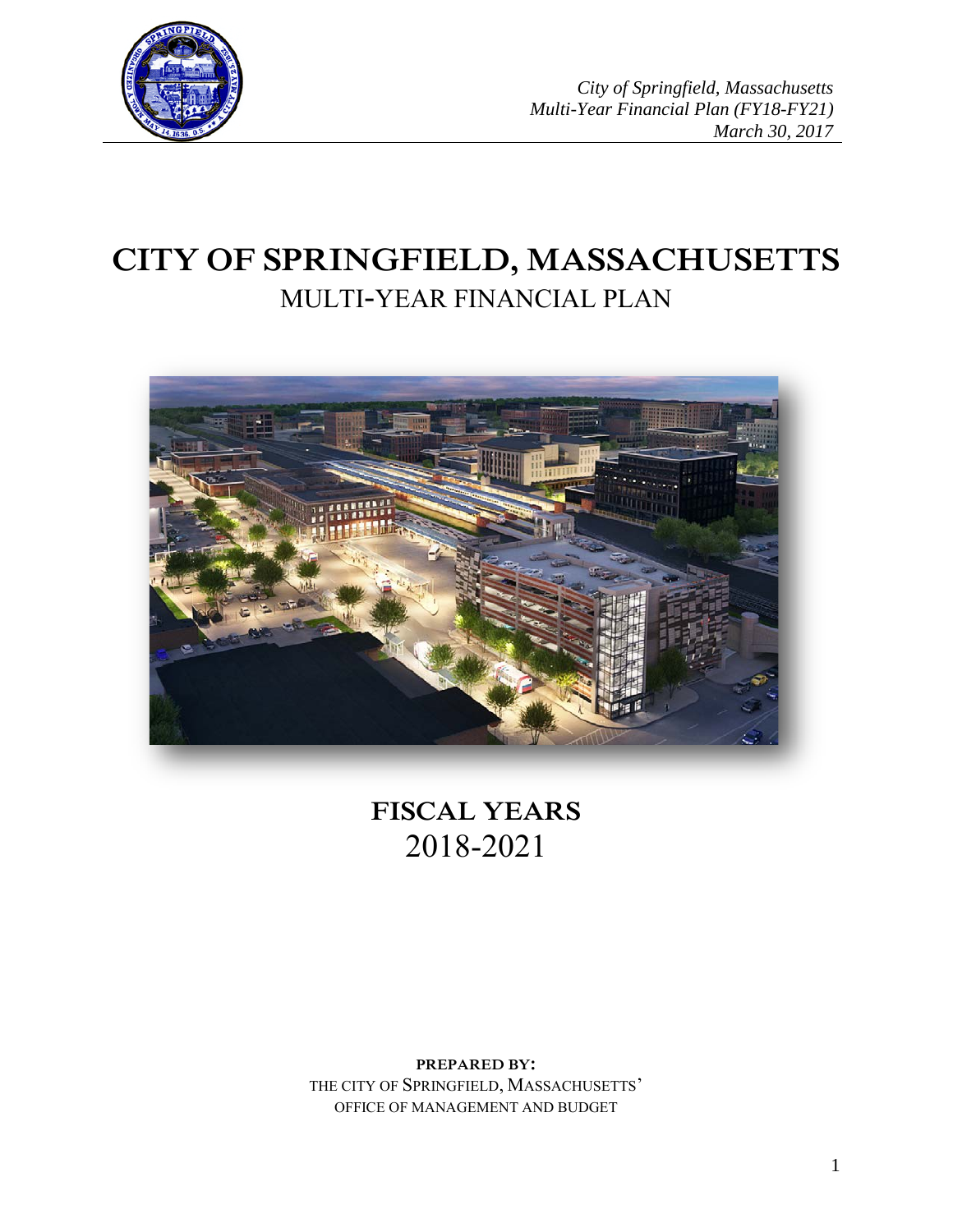

# **TABLE OF CONTENTS**

| Message from the Chief Administrative and Financial Officer Timothy J. Plante3 |  |
|--------------------------------------------------------------------------------|--|
|                                                                                |  |
|                                                                                |  |
|                                                                                |  |
|                                                                                |  |
|                                                                                |  |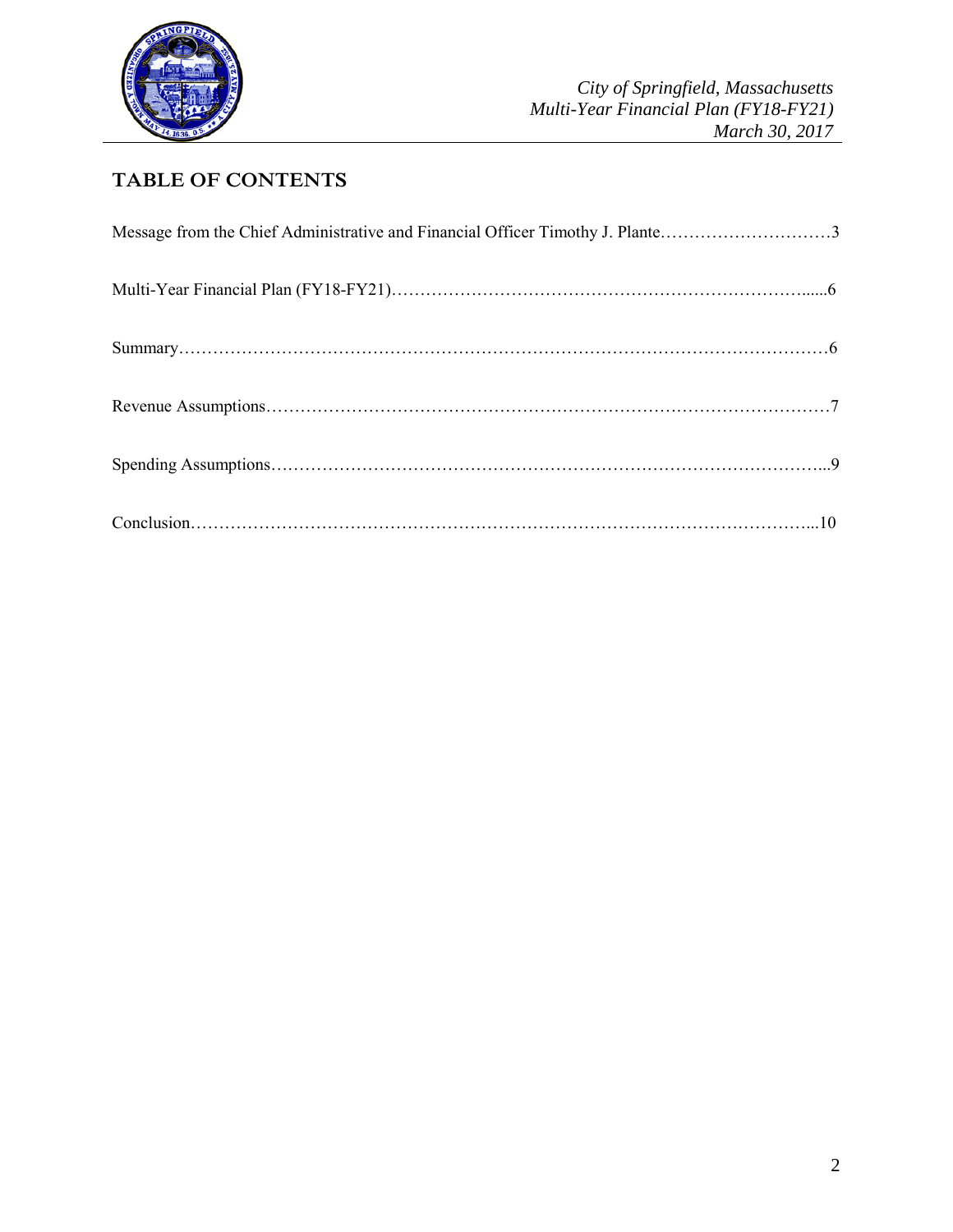

March 30, 2017

To the Honorable Mayor, Members of the City Council, and Citizens of the City of Springfield:

I am pleased to present to you the City of Springfield's Multi-Year Financial Plan (MYFP) for Fiscal Years 2018-2021. One of the City's most important tasks is to develop the annual budget. The budget sets priorities, addresses the needs of City residents and businesses, and allocates limited resources to provide services in the most efficient way possible. This MYFP is a vital tool that allows the City to see the long term impact of its financial decisions. Having a long term plan allows us to strategically set priorities and goals that are achievable, while maintaining fiscal sustainability.

I am pleased to report that as a City, we continue to take ownership of and accountability for our finances. Furthermore, during these trying financial times we have maintained essential services, financially weathered natural and man-made disasters, and continue to maintain our commitment to financial integrity.

The City has made a concerted effort to replenish our reserves that were used during the recession in 2008. This year our reserves level is \$43.2 million. We also continue to manage both our revenue and expense budgets to generate free cash. This is highlighted by the fact that we ended FY16 with a \$4.9 million surplus. We continue to maintain the discipline that is essential to the City's overall fiscal health and which has prompted Standard and Poor's to maintain our AA- bond rating and encouraged Moody's to reaffirm our A2 rating.

# **Fiscal Challenges**

Meeting the demands of an urban City, while recovering from Springfield's \$1 billion decline in property values since FY09 has been difficult. The City continues to manage long-term liabilities such as Pensions, Other Post-Employment Benefits (OPEB), and infrastructure needs. Over 60% of the City's budget is a pass-through of state aid directly to the School Department. The remainder of the budget is derived from local source revenue, such as property taxes, motor vehicle excise, and other fees and permits.

Since we are heavily reliant on State Aid, and continue to operate at our levy ceiling, we do not control our own budgetary destiny. We do not have the ability to seek Proposition  $2\frac{1}{2}$  overrides, and being at the levy ceiling has prevented the economic development benefits of "new growth" revenue from being fully realized. As an example, in FY16, even with the annual 2.5% increase in the levy ceiling, the City was only able to capture \$1.2 million in new growth, despite having certified over \$5 million in new growth revenue. This left a gap of \$3.8 million in potential new growth revenue unavailable to be collected through our tax levy.

Fortunately in FY17, for the first time since FY10, the City was able to capture all of the \$4.9 million in certified new growth revenue due to an increase in property values, which increased our levy ceiling. While this is great progress, we will likely not be met with the same good fortune in the coming fiscal years unless there are significant increases in property values. Without being able to grow local source revenue, we are forced to continually rely on increases in State Aid to fund escalating non-discretionary costs which crowd out other budgetary needs and affect the City's ability to provide core services.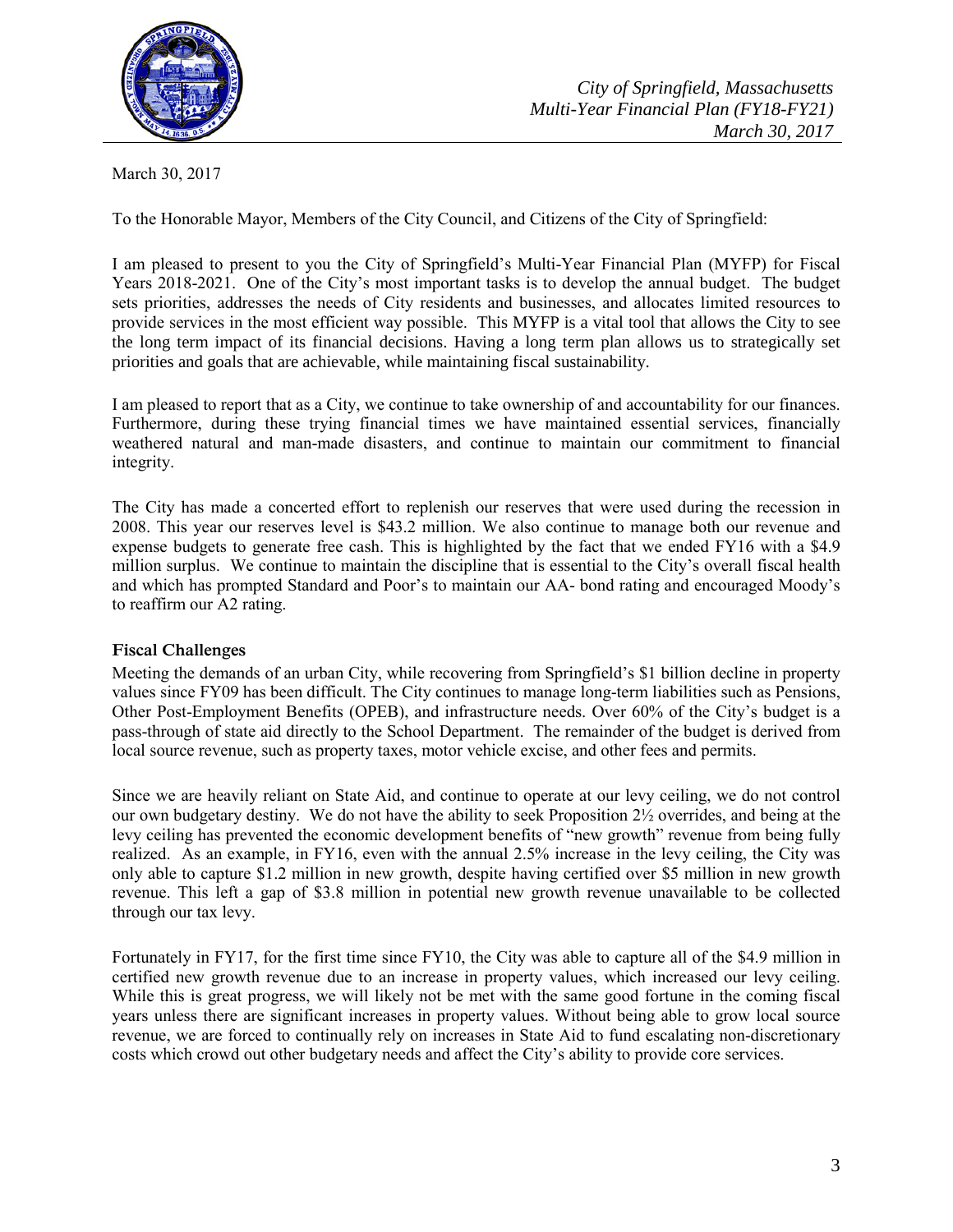

As discussed later in this document, the City's operating costs continue to grow at a faster rate than our revenue sources. Even with the introduction of MGM Casino revenue in FY19, as outlined in the Host Community Agreement, the City still faces projected deficits averaging over \$20 million in future years. Therefore, the City must continue to focus on economic development opportunities and seek the "spinoff" effect they produce. Continuing to focus on economic development will raise commercial property values and increase homeownership. These will both benefit the City because rising economic opportunity will lead to improved neighborhoods and higher property values. Projects currently in the works include the new South End Community Center at Emerson Wight Park and a new Senior Center at Blunt Park, along with school building upgrades and the replacement of Brightwood Elementary School.

# **Policy Priorities**

The City will focus on two core areas for investment: public safety and education. Springfield is trying to combat the public perception of increased crime in the City, and education plays a central role in the quality of life in our neighborhoods. Improvements in education will help our workforce and increase access to jobs.

In FY16, Springfield made the largest investment in public safety since the 1990's. Sixty (60) Police recruits entered the academy, filling forty-five (45) positions that were vacant due to retirements and attrition. Five (5) sergeant positions were created, and in total fifteen (15) officers were added to the department compliment. In FY17, Springfield anticipates forty five (45) Police recruits to enter the academy in spring to stay ahead of attrition. In an effort to maintain a healthy balance of veteran and newly trained officers, the City is strategic in planning more frequent police academies. The City will continue to invest in the Police Department in FY18 and in future years to ensure they are operating at their full capacity, in order to improve residents' and visitors' perceptions of safety in downtown areas, while continuing the concentration on quality neighborhood policing.

The Governor's proposed budget increased funding for both Chapter 70 and Unrestricted General Government Aid (UGGA). However, it falls short in the area of charter schools, where the FY18 assessment for attending students increased \$5.3 million, while the revenue only increased \$1.2 million. This forces the City and School Department to absorb the difference and make difficult choices in order to balance the budget. Overall, the Commonwealth's investments in Chapter 70 funding are making our schools stronger; our graduation rates are growing and our dropout rates are shrinking.

# **Other Considerations**

In addition to these two major priorities, the City must also account for long-term liabilities, including funding the City's underfunded pension and Other Post-Employment Benefits (OPEB), debt service, and the infrastructure needs outlined in our Capital Improvement Plan. Continuing to address these liabilities is just as important as maintaining core programs and services.

• Pensions – The City's pension system, funded at a 27% ratio, has the lowest funded ratio in the State and continues to make up for FY08 market losses. In an effort to address this, the City has taken an aggressive approach to fully fund its pension liability by FY34, six years prior to the State's requirement. To account for the \$826.4 million of unfunded liability, the City will increase its annual contribution in FY18 from \$30.1 million to \$34.4 million, a 14% increase. Pension obligations are a non-discretionary expense and must be paid before any other costs.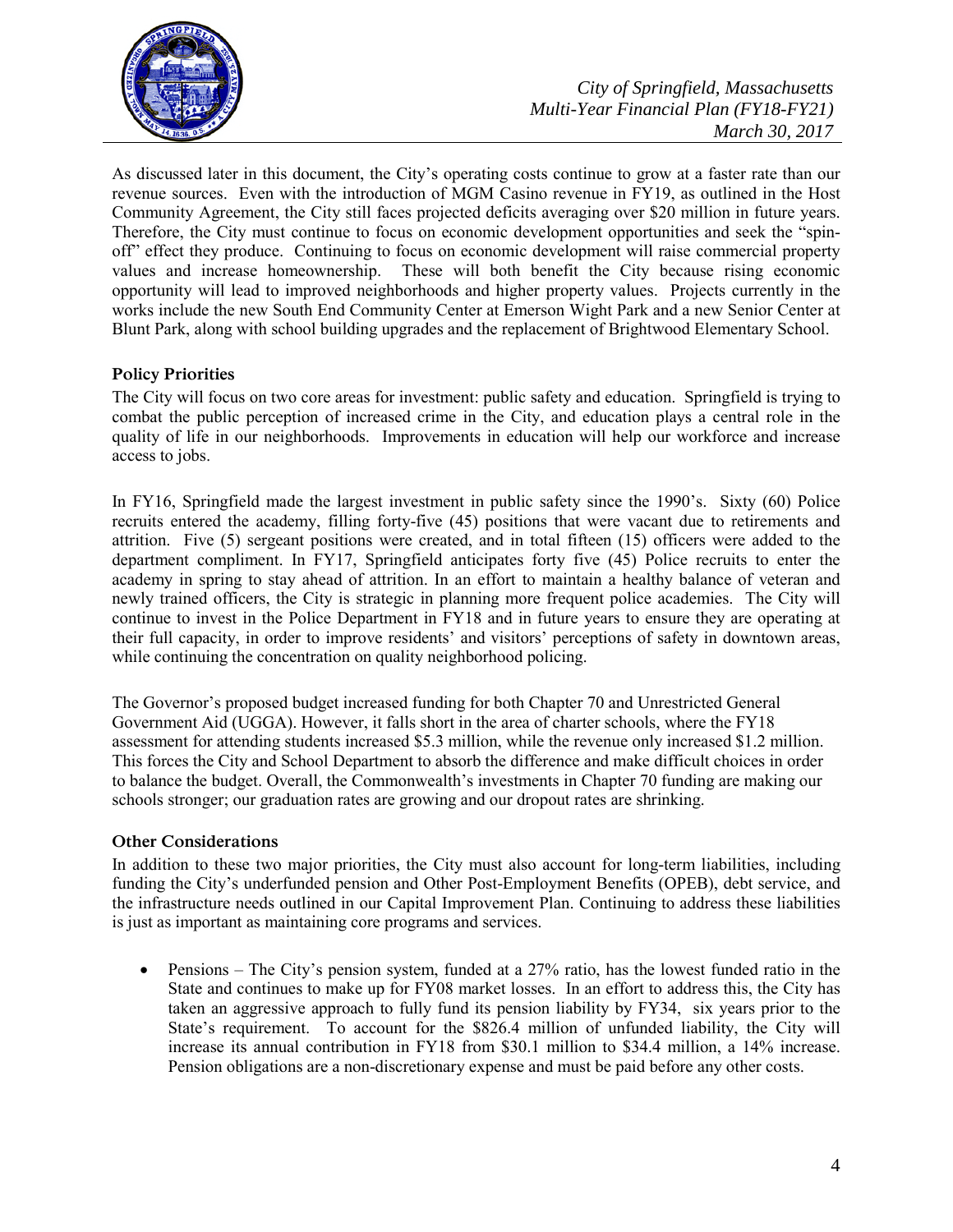

- OPEB The City underwent an OPEB valuation in 2016 that showed that our liability has decreased from over \$1 billion to \$936.5 million. The City will again request the State pass a home rule petition allowing Springfield to use reserve funds as dictated by Chapter 656 of the Acts of 1989 to begin to address this situation. Currently, \$5.7 million is set aside in the reserve fund, and a committee is considering policy changes that would annually allocate a percentage of available free cash to the OPEB trust account.
- Debt Service Like Pensions and OPEB, debt service payments are non-discretionary, meaning the City must make these payments above anything else, including employee salaries. In recent years, the City restructured its debt service payments in order to have declining payments in future years. The declining debt schedule is designed to allow for more new debt service costs to be added on as older debt service payments "fall off." As a result, we were able to issue \$44.3 million in debt this February, and are planning to issue more in coming fiscal years. Prior to the February bond sale, our long-term debt liability was at \$204.9 million, and the scheduled payment for FY18 totaled \$32.4 million.

It is important to all of us that we do all that is necessary so that tax payer dollars are spent in a manner that is most efficient, effective, and legal and I take my role in this very seriously. This plan is meant to provide an honest outlook of the City's finances and the struggles we are facing. It's also meant to share the ideas being considered to help us achieve our guiding principles with the limited resources available. I have also released a detailed Capital Improvement Plan that highlights the City's capital needs and debt capacity, and their impact on yearly operating budgets.

I look forward to working with you on the FY18 budget planning process and am open to all ideas that will positively benefit our City.

Sincerely,

Tinty JALA

Timothy J. Plante, CAFO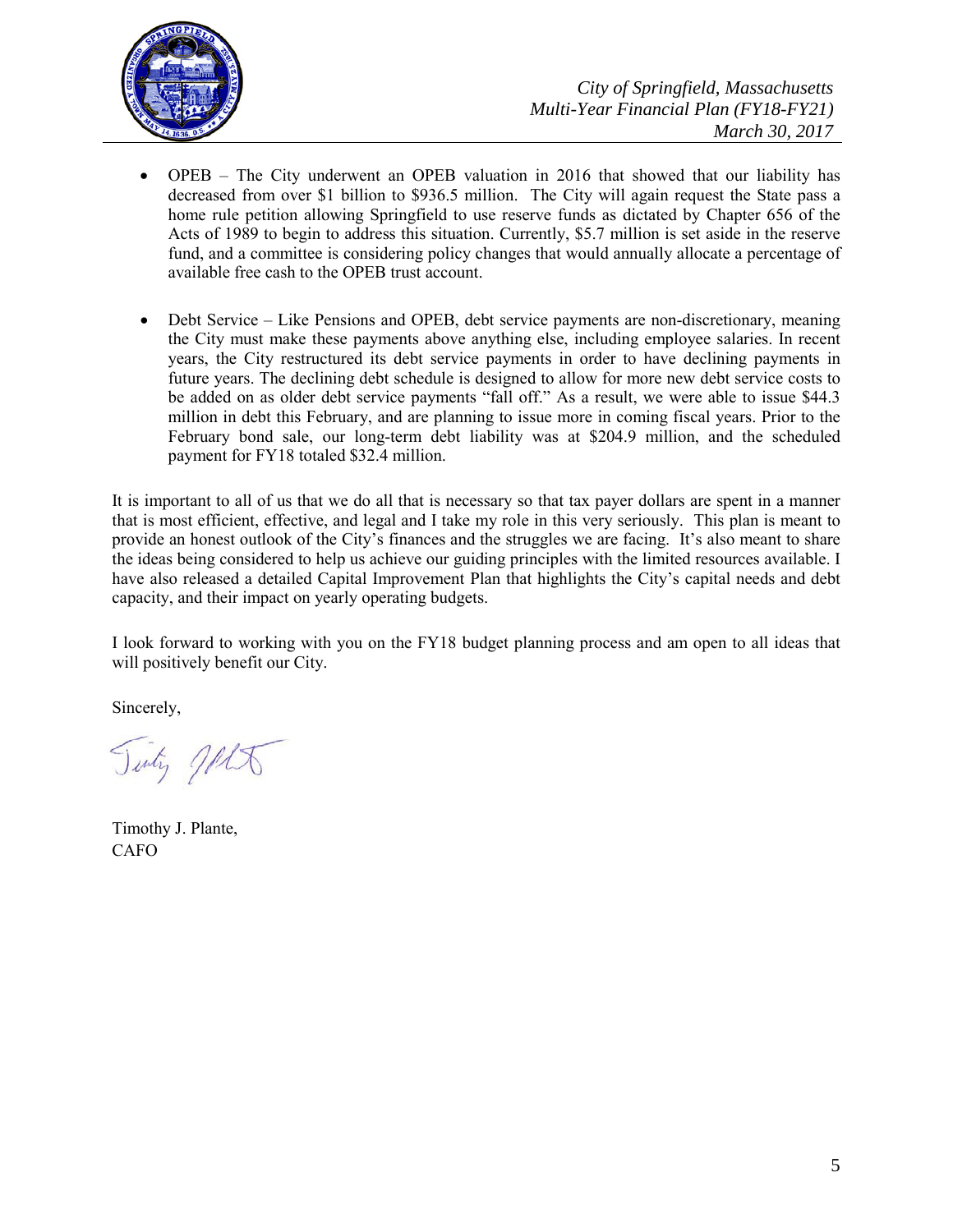

# *City of Springfield, Massachusetts Multi-Year Financial Plan (FY18-FY21) March 30, 2017*

# **Multi-Year Financial Plan (FY18-FY21)**:

|                                           | <b>FISCAL 2016</b> | <b>FISCAL 2017</b> | <b>FISCAL 2018</b>      | <b>FISCAL 2019</b>      | <b>FISCAL 2020</b>      | <b>FISCAL 2021</b>      |
|-------------------------------------------|--------------------|--------------------|-------------------------|-------------------------|-------------------------|-------------------------|
|                                           | <b>ACTUAL</b>      | <b>ADOPTED</b>     | <b>MYFP - PROJECTED</b> | <b>MYFP - PROJECTED</b> | <b>MYFP - PROJECTED</b> | <b>MYFP - PROJECTED</b> |
| <b>SPENDING ASSUMPTIONS</b>               |                    |                    |                         |                         |                         |                         |
| Administration and Finance Division       | 10,343,232         | 13,025,718         | 12,841,195              | 13,098,019              | 13,359,979              | 13,627,179              |
| <b>Development Division</b>               | 3,472,561          | 3,868,681          | 3,946,054               | 6,024,975               | 6,145,475               | 6,268,384               |
| <b>General Government Division</b>        | 3,420,480          | 3,172,818          | 3,514,077               | 3,584,359               | 3,656,046               | 3,729,167               |
| Non-Mayoral Division                      | 1,394,053          | 1,391,514          | 1,419,344               | 1,447,731               | 1,476,686               | 1,506,219               |
| <b>Health and Human Services Division</b> | 9,393,201          | 10,641,495         | 10,854,325              | 11,071,411              | 11,292,840              | 11,518,696              |
| <b>Public Safety Division</b>             | 62,023,119         | 66,392,461         | 69,122,461              | 70,504,910              | 71,915,009              | 73,353,309              |
| Public Works Division                     | 13,531,097         | 13,340,665         | 14,384,047              | 14,671,728              | 14,965,162              | 15,264,465              |
| Parks & Facilities Division               | 10,616,247         | 10,933,366         | 11, 152, 033            | 11,375,074              | 11,602,575              | 11,834,627              |
| <b>School Department</b>                  | 387,807,273        | 391,176,970        | 407,492,148             | 423, 255, 547           | 439,690,758             | 456,830,903             |
| Debt                                      | 36,183,041         | 34,070,027         | 32,724,190              | 34,330,189              | 30,281,354              | 29,371,905              |
| Health Insurance & Fringe                 | 25,641,207         | 26,803,851         | 28,914,980              | 30,768,499              | 32,749,217              | 34,865,993              |
| Pensions <sup>+</sup>                     | 28,319,804         | 30,244,288         | 34,645,425              | 39,469,884              | 42,612,675              | 46,006,889              |
| Other Spending                            | 7,592,958          | 8,499,106          | 9,316,861               | 9,002,502               | 9,192,673               | 9,387,488               |
| <b>TOTAL</b>                              | 599,738,273        | 613,560,960        | 640,327,141             | 668,604,828             | 688,940,449             | 713,565,225             |
|                                           |                    |                    |                         |                         |                         |                         |
| <b>REVENUE ASSUMPTIONS</b>                |                    |                    |                         |                         |                         |                         |
| <b>Property Taxes</b>                     | 174,932,849        | 185,958,317        | 192, 220, 757           | 197, 126, 276           | 202,154,433             | 207,308,294             |
| Local Receipts                            | 45,327,467         | 46,680,481         | 40,830,481              | 40,830,481              | 40,830,481              | 40,830,482              |
| <b>State Aid</b>                          | 366,840,842        | 375,422,162        | 383,979,380             | 392, 151, 693           | 401,268,095             | 410,828,498             |
| Reserves                                  | 350,184            |                    |                         |                         |                         |                         |
| Net School Spending                       | 9,513,484          |                    |                         |                         |                         |                         |
| <b>Other Financing Sources</b>            | 494,238            |                    |                         |                         |                         |                         |
| Casino Revenue                            | 7,000,000          | 5,500,000          | 4,000,000               | 19,922,857              | 20,742,857              | 20,742,857              |
| <b>TOTAL</b>                              | 604,459,064        | 613,560,960        | 621,030,618             | 650,031,308             | 664,995,867             | 679,710,131             |
| <b>SURPLUS / (GAP)</b>                    | 4,720,790          | 0                  | (19, 296, 523)          | (18, 573, 520)          | (23, 944, 583)          | (33,855,094)            |

# **Summary**

As the City plans ahead for the coming budget cycle, it is important to understand how the decisions we make today will effect tomorrow. It is also important to focus on the guiding principles of budget development. These principles include:

- $\checkmark$  Providing core services to residents, businesses, and visitors. This will require an evaluation of everything we do to determine our priorities and to be leaders in the services we can afford to provide.
- $\checkmark$  Preserving and maintaining our assets while making strategic economic development investments that will grow our City's tax base and in turn strengthen the services we are able to provide.
- $\checkmark$  Treating the City workforce fairly. This will require honest conversations with employee unions, and weighing the costs and benefits of providing salary increases while maintaining benefits at current levels.
- $\checkmark$  Continued implementation of our financial policies that require us to maintain reserves, reducing our structural deficit, and maximizing revenue collection when possible.

As shown in the chart above, the City's operating costs are projected to grow at a higher rate than projected revenue sources. On average, expenses are projected to be over 3% higher than projected revenue. Even with the introduction of MGM Casino revenue in FY19, as outlined in the Host Community Agreement, the City still faces projected deficits averaging over \$20 million in future years.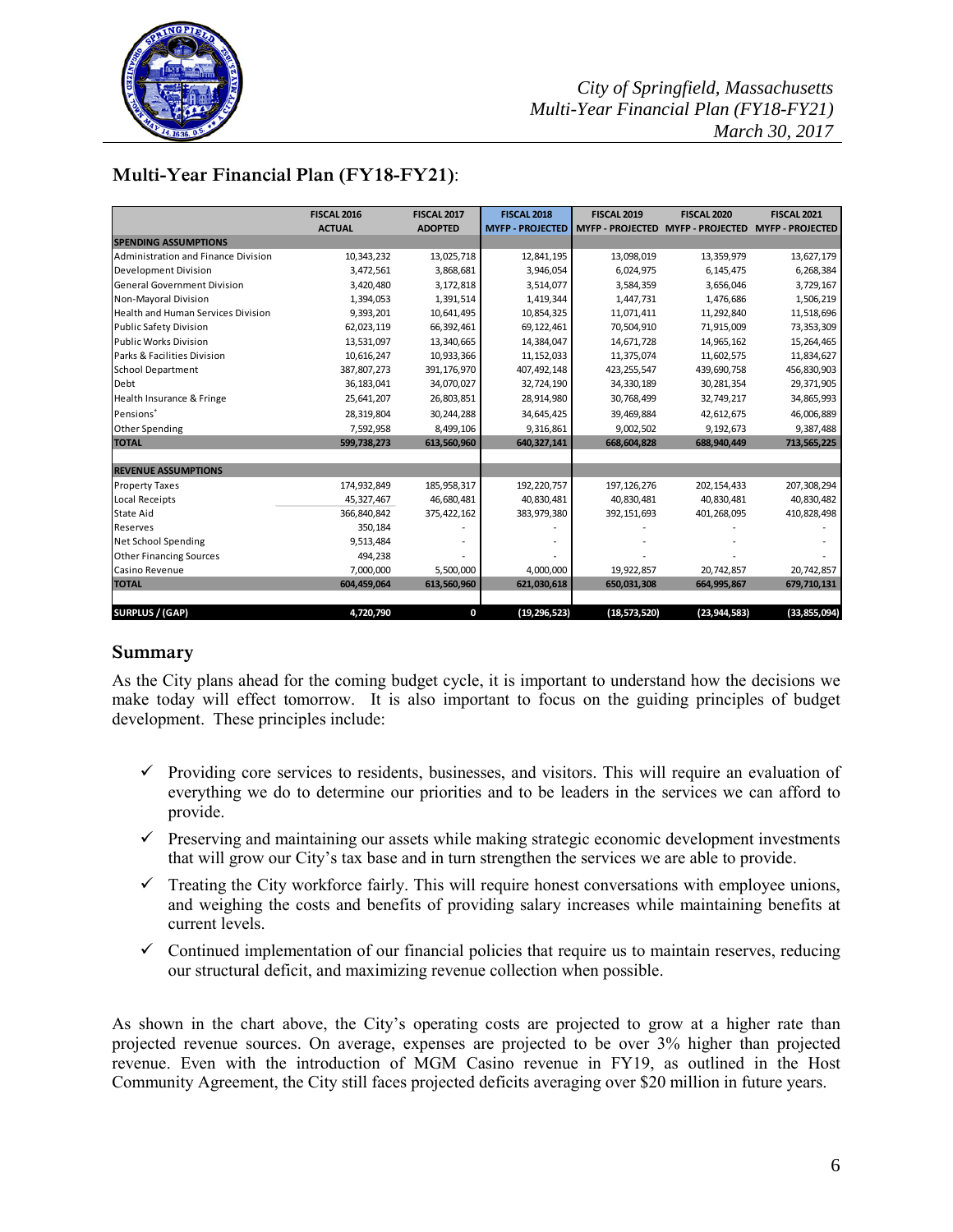

The following page shows actual spending in FY16, the Adopted budget for FY17, and the projected budgets for FY18, FY19, FY20 and FY21. The projected budgets for FY18 through FY21 were estimated by using appropriate and conservative assumptions for revenues and spending based on Governor Baker's FY18 proposed state budget:

- 2.3% increase in Non-School State Aid, and 3.8% increase in Chapter 70.
- 2.5% increase in property tax revenue.
- Level Local Receipts revenue with a reduction in one-time revenue built into the FY17 budget.
- No use of one-time resources / reserves.
- Departmental spending growth ranging up to 2% and other known growth costs, including an increase to Fire and Police department compliments.
- Scheduled growth for pensions, 8.7% assumptions for health insurance, and adherence to the City's debt schedule.

It should be noted that, of the entire City budget, only a small portion (approximately 20%) is discretionary, i.e. not mandated by law or ordinance. Therefore, the discretionary portion of the budget must assume all of the reductions required to balance the budget. Based on these assumptions, spending growth will continue to outpace revenue growth in the coming years, which will force the City to develop creative solutions, to reduce or eliminate programs and services, and to ask the State for additional assistance simply to meet core service needs (public safety, parks, public works, etc.) that City residents, businesses, and visitors expect.

# **Revenue Assumptions**

State Aid – On January 25, 2017, Governor Baker released his proposed budget, the MYFP applies these estimates for FY18.

# Chapter 70

The City's largest source revenue is State Aid from Chapter 70 funds, which is devoted exclusively to education. Created from the Education Reform Act of 1993, the Commonwealth determines every municipality's required local contribution. A municipality's local contribution, combined with its Chapter 70 Aid, equals the school district's net school spending requirement, the minimum the district must spend on education each fiscal year. The projection assumes a 3.8% increase consistent with the Governor's budget and a 3% increase in the remaining years of the plan based on pupil estimates.

# Charter School Tuition Reimbursements

The Commonwealth provides assistance to municipalities whose resident students attend charter schools. Sending districts are reimbursed a portion of the costs associated with students attending charter schools, 100% of the tuition for the first year, and 25% for each of the next five years. The projection assumes a \$1.2 million increase in Charter School reimbursements based on enrollment information for FY18. The remaining years of the projection assume an annual 25% decrease.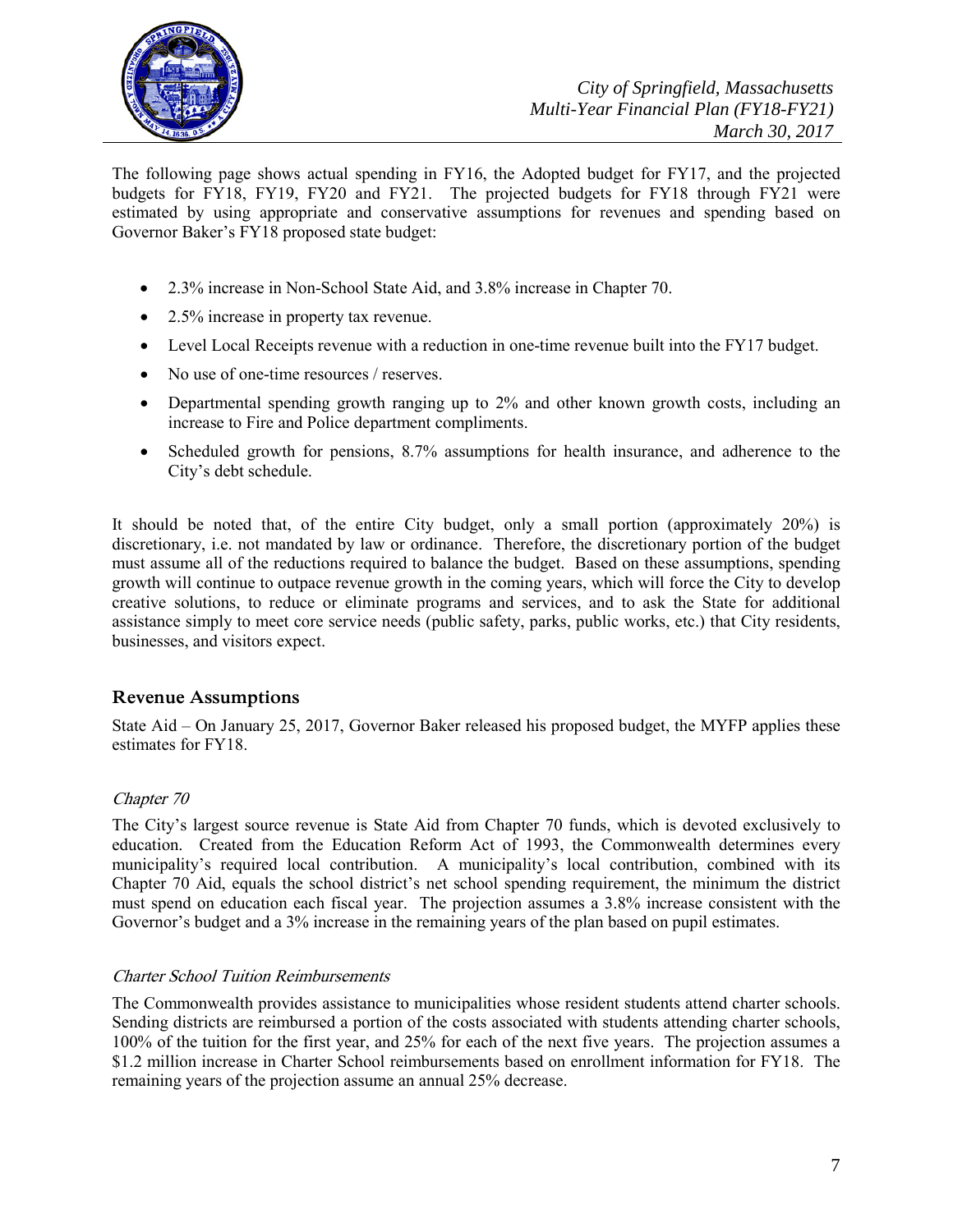

# Unrestricted General Government Aid (UGGA)

Unrestricted General Government Aid is undedicated revenue provided by the State for municipal services. The Governor's budget includes an allocation of \$37.8 million, an increase of 3.9%, and future years are projected to be level.

# School Building Assistance Aid

The Massachusetts School Building Authority (MSBA) reimburses approved school building projects through School Building Assistance Aid. This program is designed to help struggling communities keep building costs at a manageable level and provide students first class facilities in which to learn. These are the final projects statewide being funded under the "old" MSBA method. The official reimbursement schedule has been supplied by MSBA, and the amounts included in the plan are based on that schedule.

# Other State Aid

The following are the assumptions for the other State Aid categories Springfield receives:

- Quinn Bill The State eliminated its portion of funding for this program in FY12 so the City has been paying the full amount of the \$3.4 million program annually.
- Veterans' Benefits The City receives a 75% reimbursement on all eligible spending towards veterans' financial, medical and burial benefits. The projection assumes the Governor's FY18 budget recommendation for Veterans' Benefits.
- Tax Exemptions Chapter 59 of Massachusetts General Laws set a series of exemptions for Veterans and their surviving spouses, persons over 70 years old and legally blind persons. Those who meet the requirements as stated by Chapter 59 receive exemptions from their property taxes, ranging from \$175 to \$500. The State reimburses municipalities for these exemptions. The projection assumes the Governor's FY18 budget recommendation for tax exemptions.
- The State reimburses municipalities for a portion of the taxes lost on state owned land. The projection assumes the Governor's FY18 budget recommendation for PILOT payments.

#### Local Source Revenue

The remainder of revenue collected by the City is through local source revenue, including property taxes, motor vehicles excise, fees, fines and payments-in-lieu of taxes. Over the last several years, the City made great strides in improving local source revenue collections. These revenue sources are discussed in greater detail, as some are relatively stable while others are cyclical with the economy. For the purpose of the plan, all local source revenue remained level with the current year budget with the exception for the removal of one time revenue sources.

#### Property Taxes

Based on initial estimates completed by the City's Board of Assessors, property values are finally increasing after declining for six straight years. The City continues to remain at its primary levy ceiling, and is constrained from further growth under the rules of Proposition 2½.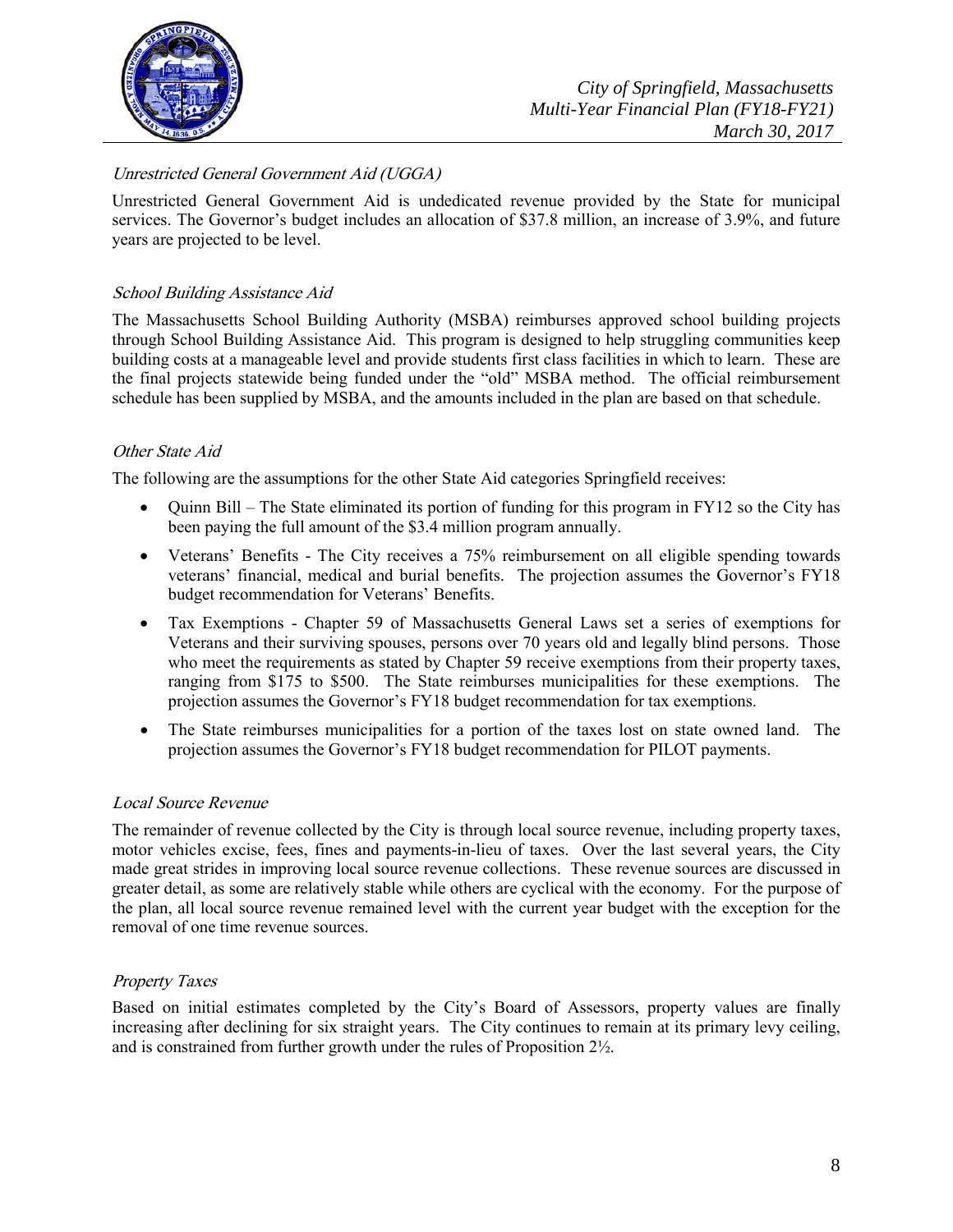

The City's has experienced over \$1 billion in declining values since FY09. Because of this decline, the City's levy ceiling has been significantly constrained. As such, growth to the levy, even the annual 2.5% or the benefit of economic development known as "new growth," has not been able to be fully captured. Springfield, for some time, was the only community in the Commonwealth that was having this experience; however other communities have hit, or are close to hitting their ceiling and will soon face the same issues. Without being able to grow local revenues and without increases in State Aid, nondiscretionary costs are crowding out all other budgetary needs and impacting the City's ability to provide core services.

# New Growth

From FY11- FY17, the City was unable to capture a total of \$26.4 million in certified new growth due to the City operating at its levy ceiling. Instead, the revenue is lost for the first year, and absorbed in the overall base in the second year. Although some new growth is anticipated, this MYFP takes a conservative measure by not building it into the revenue projections.

# Local Receipts

In general, the forecast for Local Receipts does not substantially change on an annual basis unless it is affected by a legal change such as a fee or fine increase. This includes motor vehicle excise, rooms occupancy tax, fees and fines, interest income and license and permit revenue among others.

#### PILOT

The PILOT revenue assumes a gradual decline based on the agreements in place and their expiration dates. Some agreements may be renewed which would positively impact revenue collections. As these PILOT agreements expire, the City should see the tax revenue proportionally increase as these entities cycle back onto the tax rolls.

#### Reserves

For the purposes of the initial forecast, it is assumed that no funding from one-time revenues (reserves and overlay) will be used. The City will be strategic when deciding to use reserves or one time revenue to balance the budget and wants to avoid jeopardizing its bond rating. However, we do not want to decimate services while we wait for the revenue from MGM Springfield.

# **Spending Assumptions**

Overall, the projection represents level service funding for the entire forecast period. Even with this assumption, there are still areas of the budget that continue to grow that must be accommodated with the revenue available. The following are the assumptions for spending in the large categories of the City's budget:

#### City Departments

The projection assumes a 0-2% increase for all City Departments which encompasses all settled collective bargaining contracts and those currently being negotiated.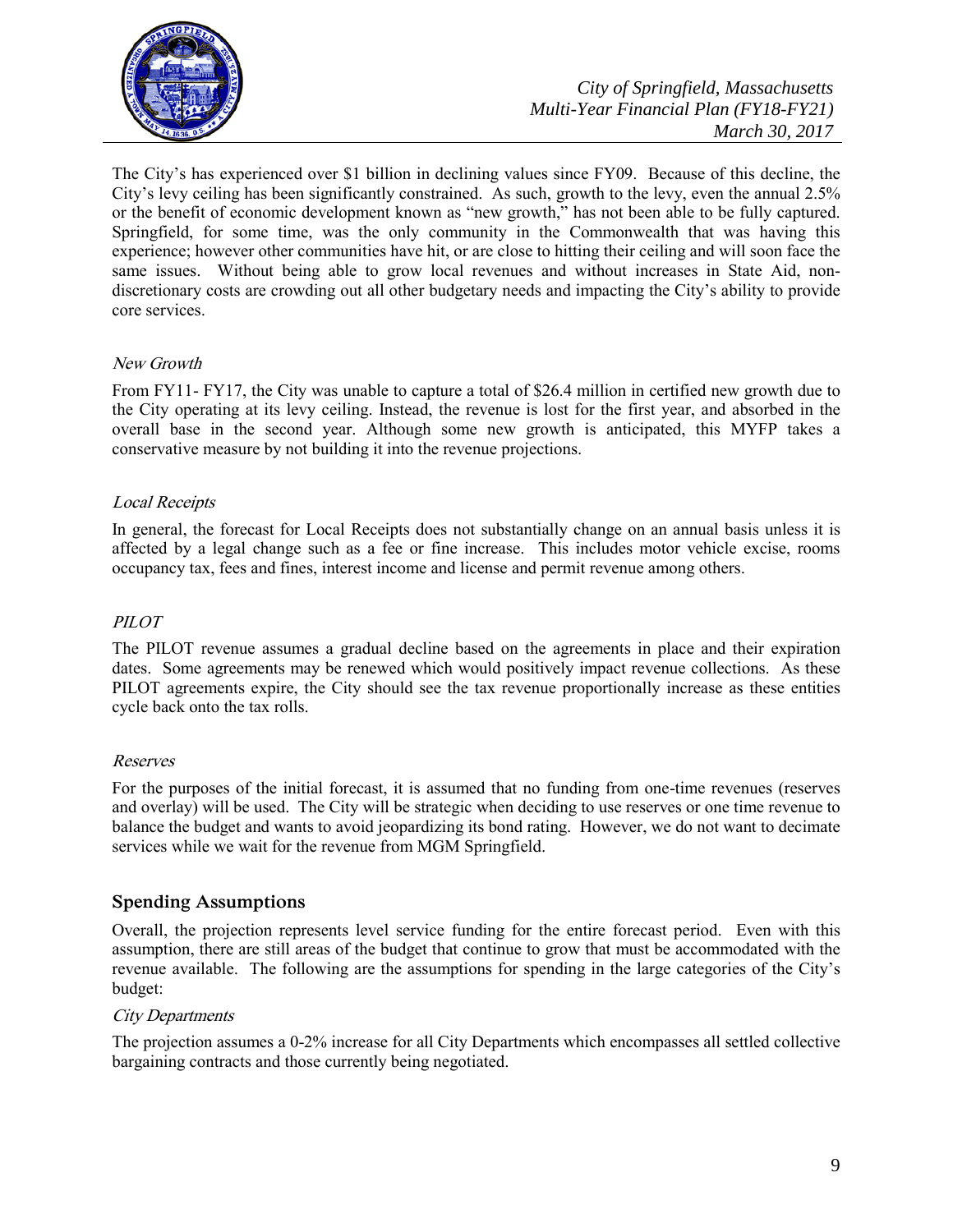

# School Department

The School Department projection is based on a projected enrollment increase and the required funding rate per student, set out by the Commonwealth's calculation for "Net School Spending (NSS)". This is the required amount of annual spending on schools that the Chapter 70 formula dictates, and is a combination of state aid for schools and the district's required contribution.

The current projection assumes a 3.8% increase for FY18 and 3% thereafter, with approximately 80% of the School Department spending increase being offset by State Aid. The difference will be a direct cost to the city. In addition to the City's contribution to meet NSS, it also is responsible for non-NSS costs such as transportation, leases and adult basic education (ABE), and must be funded by the City without any support from State Aid. Transportation costs alone are projected to increase 8% in FY18, and the costs are highly dependent on the amount and operation of local charter schools.

# Debt Service

The City's debt service projection uses the current debt schedule, which accounts for the City's most recent sale of Bonds and BANs. The current schedule is designed to have the debt service decline over the next several years. However, it is hoped that by maintaining a level debt service payment, the City can make some investment in its capital needs, as spelled out in the Capital Improvement Plan.

# Health Insurance

The City has annually saved millions by receiving its health insurance through the Group Insurance Commission (GIC). Nonetheless, in FY16 the Commission estimated a deficit between \$165 million and \$190 million and a 7% increase in the average premium for FY17. This financial forecast assumes an overall increase of expenditures of 8.7% associated with this projection. The City's contract with the GIC does not allow the City to opt out until the following October, therefore the City must bear these increases this fiscal year. Depending on the size of the increases in both premiums and deductibles, the City will look at all its options for health insurance next year.

# Retirement

The retirement projection is based on the City's most recent actuarial report which assumes annual increases to get to full funding by FY34. The most recently adopted schedule continues to account for FY08 market losses, which requires significant annual increases to appropriately fund the plan within the scheduled period. The FY18 payment is 14% over the FY17 payment and another 14% increase over the FY18 payment for FY19 is scheduled. Beginning in FY20, the payment increases will be adjusted to 8%. These increases will continue through FY34 if the current schedule is maintained

# **Conclusion**

It is important to keep in mind that for planning purposes, revenue assumptions in this document are conservative. These numbers represent a snapshot in time, and we continue to adjust projections as more information becomes available concerning property values or other revenue opportunities. In future years, we look towards the spin off effect of all the City's economic development projects, as this will continue to grow our tax base and generate new growth, allowing the City more financial flexibility.